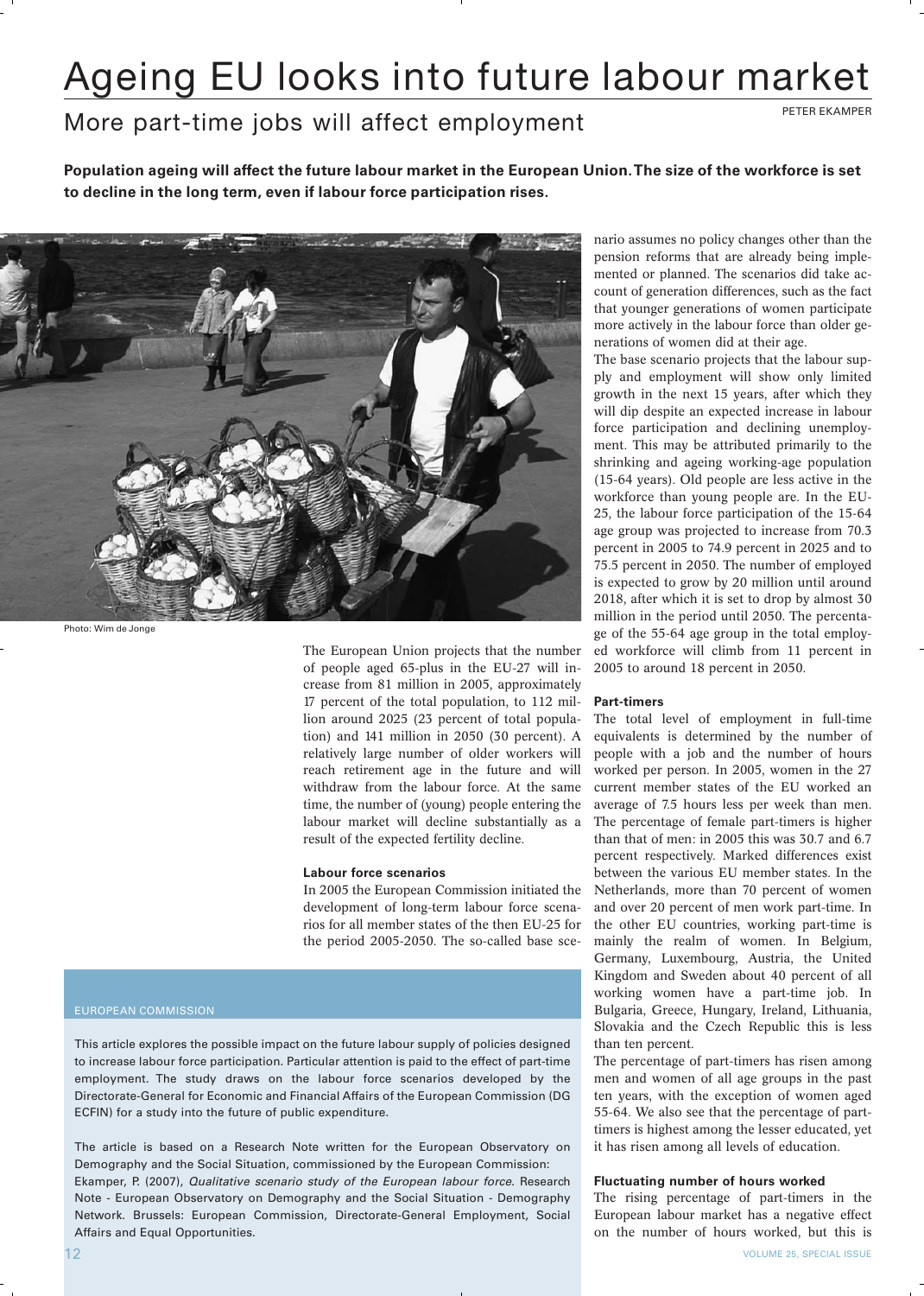the elderly born to younger birth cohorts are expected to be more active in the labour market in the future. This process set in several decades ago among women and much more recently among older workers as a result of government policy that encourages people to retire later. This policy is in response to the expected financial and other consequences of an ageing population for society at large. If the current percentage of part-timers in the labour market does not show any further increase, total employment expressed in full-time equivalents will, under the base scenario, be about seven percent higher in 2025 than in 2005. And whereas the number of people of working age will be somewhat lower in 2025 than in 2005, labour force participation will be higher as a result of the cohort effects referred to. In 2025 the biggest cohorts will be between 40 and 54 years old, the most economically active age group. In 2050, however, these cohorts will no longer be of working age, and so the base scenario predicts that the working-age population will be about 18 percent smaller in 2050 than in 2005. The higher labour force participation will no longer be able to compensate the population decline, and the total number of hours worked will be about eight percent lower than in 2005 as a result.

The figure presents the population of working age, broken down by full-time and part-time jobs in 2005 and 2025 based on the same percentage of part-timers per age group and sex. The figure shows that under the base scenario, labour force participation is lowest, in relative terms, among the young, the elderly and women, indicating that this is where most potential lies.

### **Policy**

In accordance with the Lisbon targets, EU policy is aimed at turning the EU into the most competitive and dynamic knowledge-based economy in the world. This will require raising the level of education, professional skills, labour force participation and labour productivity in the future. For the young in particular, investments in boosting participation in education and the level of education will conflict with efforts to raise their labour force participation. That is why young people are not the primary target group in such efforts. Policy that focuses on (further) increasing the labour force participation of older workers would appear to be more effective. In the base scenario the labour force participation of people aged 55-64 years will remain relatively low, despite the pension reforms implemented. In order to substantially boost the participation of older people in the workforce, more far-reaching policy reforms aimed, among other things, at delaying retirement will have to be put in place.

Encouraging part-time work has both a positive and a negative effect on the number of hours worked. Facilitating access to part-time jobs could increase the labour force participation of people who have never worked, or no longer

compensated by cohort effects as women and Population in full-time units by sex, age group and type of (working) hours in the European Union (EU 27) in 2005 and 2025 (numbers x 1,000)



Note: Part-time workers refers to the number of part-time workers expressed in full-time working units; part-time not working refers to the number of part-time workers expressed in full-time not-working units.

Source: NIDI calculations based on Eurostat and Carone (2005).

work. In the EU the labour force participation of women is lower than that of men. The participation of women who are not, or no longer active in the workforce could be increased in terms of both jobs and volume by offering work on a part-time basis. Assuming that facilitating part-time work would bring the participation of women up to the same level as that of men – in which case there would be more women in part-time jobs than men – would in

Percentage change in employment rates and number of hours worked in the European Union (EU-27)

|                                    | 2025           |      |       |  | 2050         |       |       |
|------------------------------------|----------------|------|-------|--|--------------|-------|-------|
|                                    | <b>Total</b>   | Men  | Women |  | <b>Total</b> | Men   | Women |
| % change in participation rates    |                |      |       |  |              |       |       |
| Base scenario (DG ECFIN)           | 12             | 8    | 17    |  | 13           | 8     | 18    |
| Participation older workers        | 22             | 16   | 29    |  | 22           | 16    | 29    |
| Participation women                | 21             | 8    | 37    |  | 21           | 8     | 37    |
| <b>Part-time Netherlands</b>       | 12             | 8    | 17    |  | 13           | 8     | 18    |
| % change in number of hours worked |                |      |       |  |              |       |       |
| Base scenario (DG ECFIN)           | $\overline{7}$ | 5    | 10    |  | -8           | $-10$ | $-6$  |
| Participation older workers        | 12             | 9    | 17    |  | $-4$         | $-6$  | $-1$  |
| Participation women                | 11             | 5    | 21    |  | $-5$         | $-10$ | 3     |
| <b>Part-time Netherlands</b>       | $-10$          | $-3$ | $-19$ |  | $-22$        | $-16$ | $-31$ |

Note: The scenario participation older workers assumes an increase in the employment rates of older workers (aged 55-64 years) bringing them up to the employment rates of the 40-54 age group, effectuated in part-time jobs only; the scenario for the *participation of women* ass increase in the employment rates of women bringing them up to the employment rates of men, effectuated in part-time jobs only; the scenario part-time Netherlands assumes that the percentage of part-timers in the EU is identical to that in the Netherlands

Source: NIDI calculations based on Eurostat and Carone (2005).